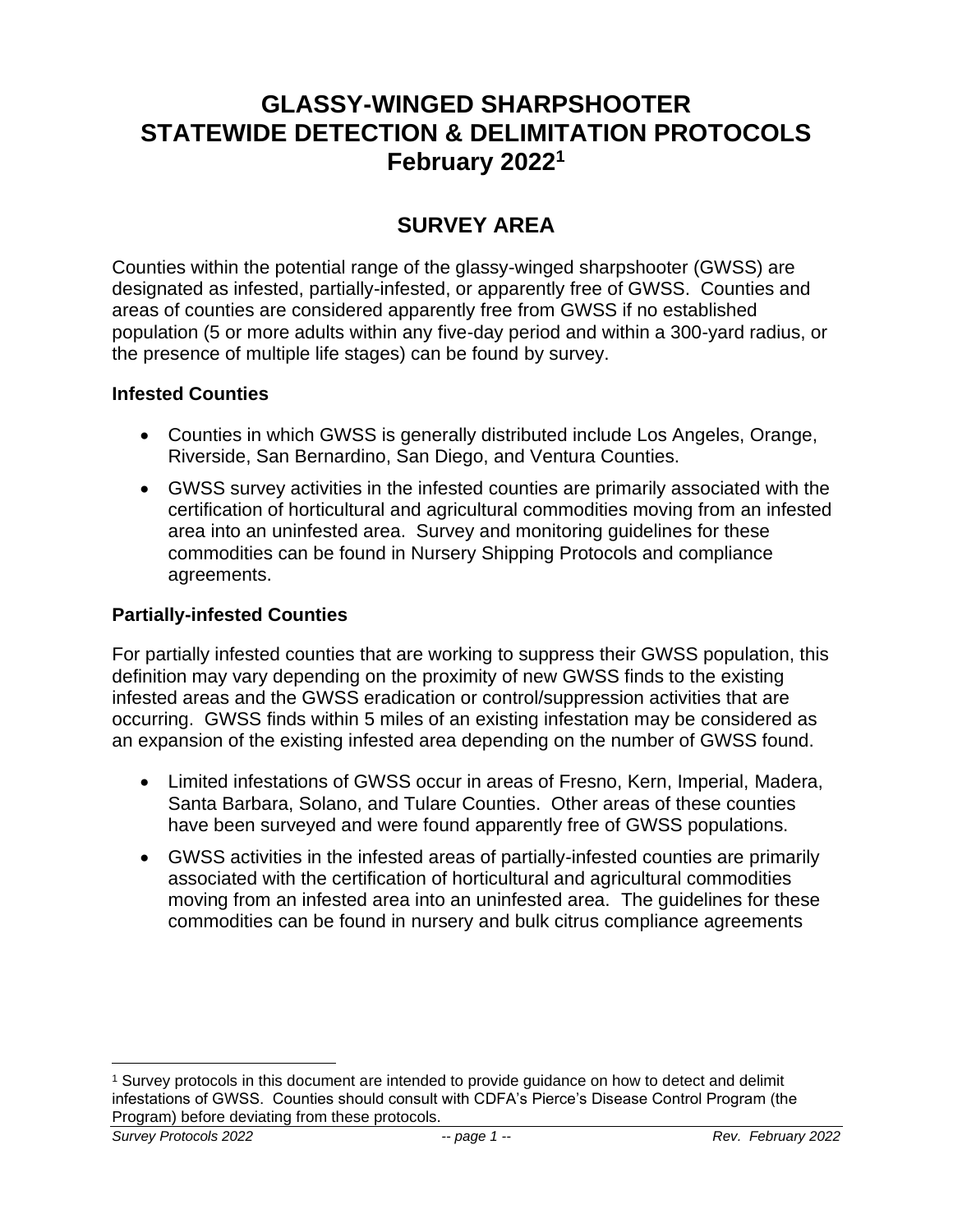### **Counties Apparently Free of GWSS**

• Counties in which GWSS is not known to occur include Alameda, Amador, Butte, Calaveras, Colusa, Contra Costa, El Dorado, Glenn, Humboldt, Kings, Lake, Marin, Mariposa, Mendocino, Merced, Monterey, Napa, Nevada, Placer, Sacramento, San Benito, San Francisco, San Joaquin, San Luis Obispo, San Mateo, Santa Clara, Santa Cruz, Shasta, Sonoma, Stanislaus, Sutter, Tehama, Trinity, Tuolumne, Yolo, and Yuba.<sup>2</sup>

*Survey Protocols 2022 -- page 2 -- Rev. February 2022* <sup>2</sup> Nine counties are deemed not at risk of becoming infested with GWSS due to unsuitable environments. They are the counties of Alpine, Del Norte, Inyo, Lassen, Modoc, Mono, Plumas, Sierra, and Siskiyou.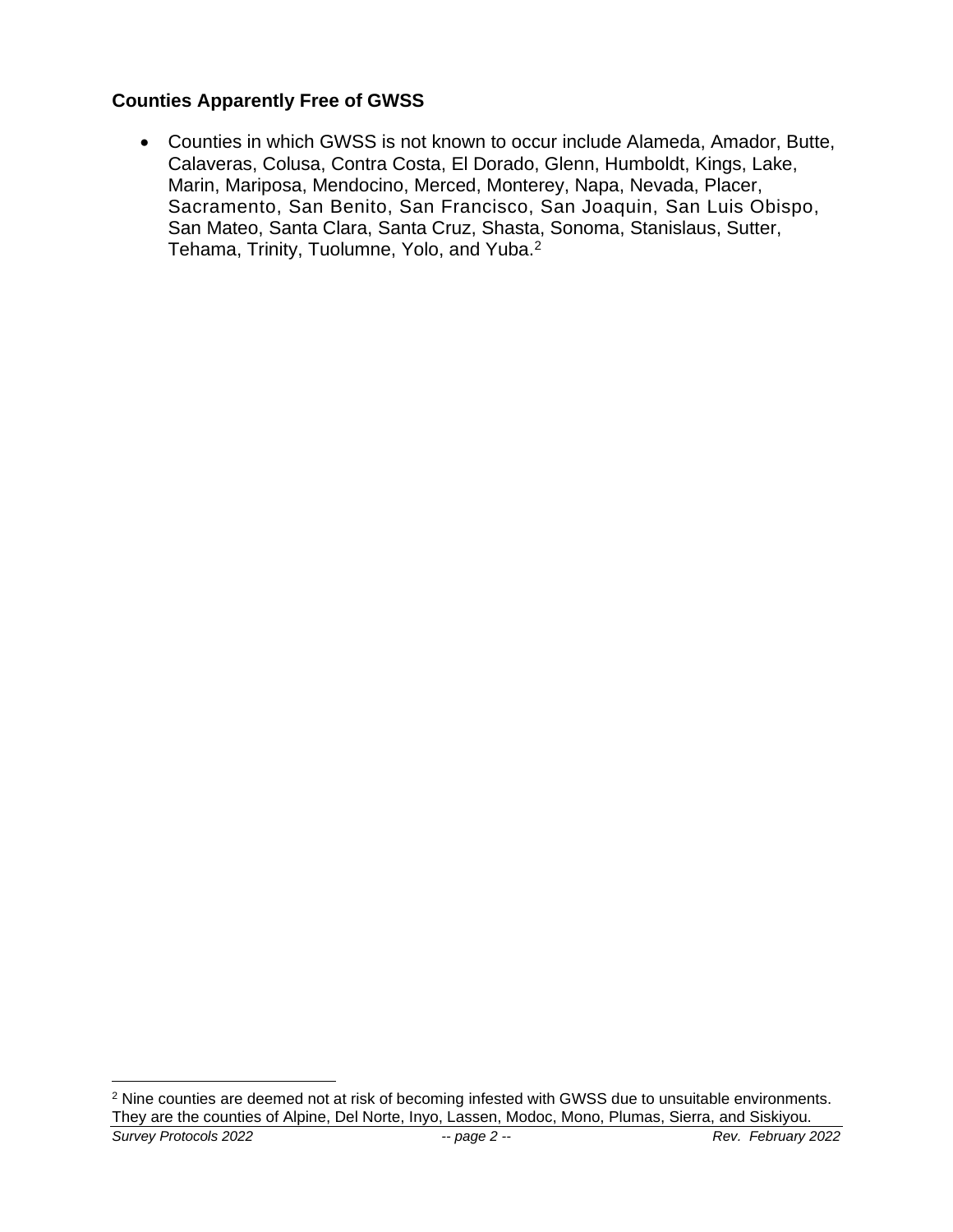# **GWSS BIOLOGY**

### **Hosts**

• GWSS feeds on and oviposits in a wide variety of plants. The plants listed on the host list are those plant species on which GWSS life forms have been recorded in either California or the southeastern United States. This list is a working document and will continue to expand as more information becomes available. The most updated host list can be found on the internet at:

<http://pi.cdfa.ca.gov/pqm/manual/pdf/454.pdf> <http://pi.cdfa.ca.gov/pqm/manual/htm/454.htm>

• Citrus and crape myrtle are favored hosts in California, but very high sharpshooter populations have also been observed in several species of woody ornamentals. There are 363 genera that have been identified as hosts for the GWSS.

#### **Life Cycle/Seasonality**

• GWSS has two or more generations per year in California. Although adults are present and must feed throughout the year, egg-laying activities are either absent or reduced to very low levels during the winter months of December and January. Egg laying resumes in late February and continues through May. The first generation completes development from late May to late August. Adults from this generation lay egg masses from mid-June through late September, which give rise to overwintering adults.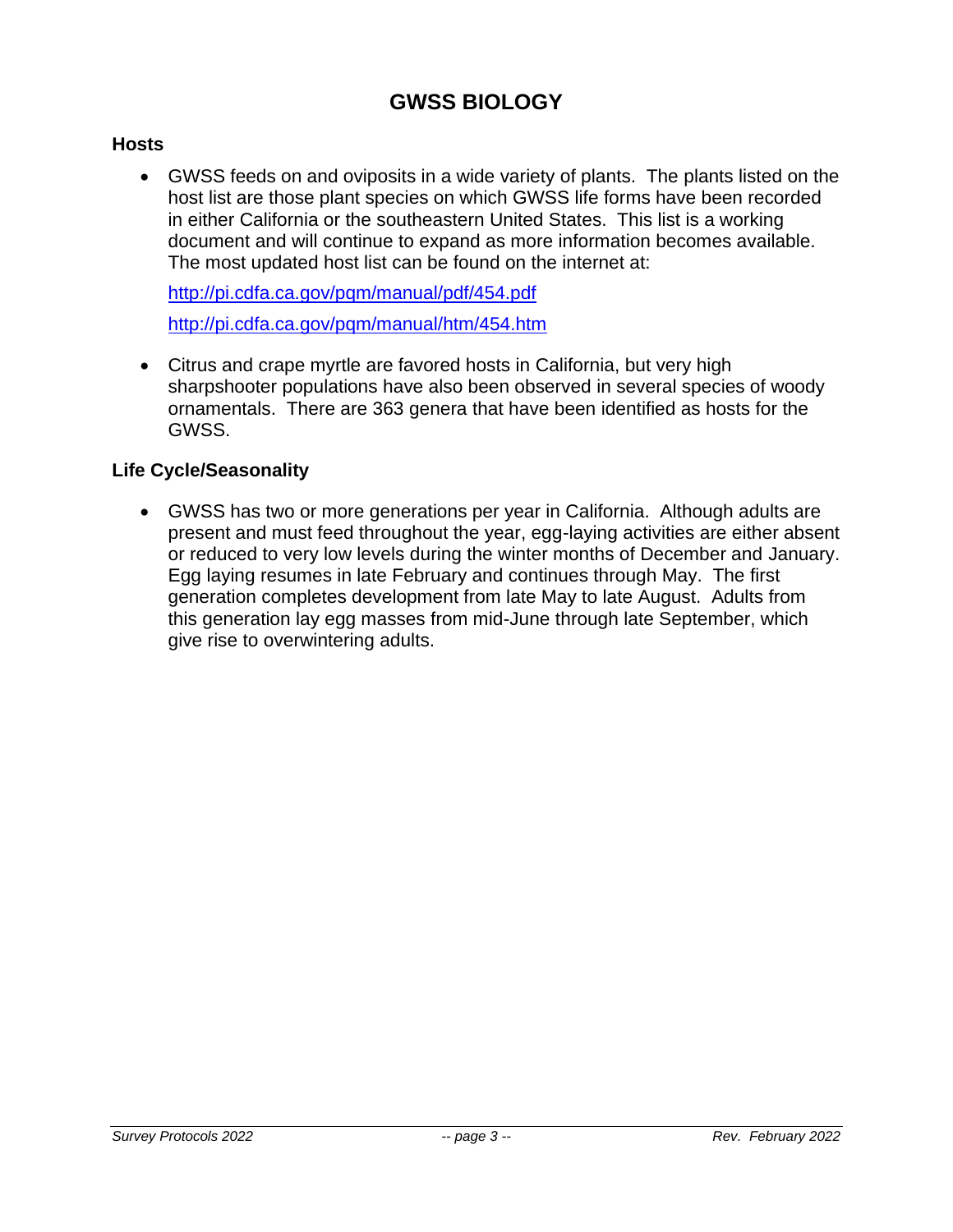# **DETECTION METHODS**

### **Traps**

- Yellow panel traps have proven successful at detecting infestations of GWSS. Panels measuring a minimum of 5" x 9" are the trap of choice for GWSS. Proper deployment is essential for trap capture success.
- GWSS adults have also been recovered from other insect traps, i.e., Jackson traps, as well as yellow panel traps used for Asian citrus psyllid. Therefore, after removal from the field, all insect detection traps within the survey area should be routinely screened for GWSS. This includes all traps deployed for detection of exotic pests in urban and rural areas including the sticky inserts from Jackson traps, any yellow panel traps, gypsy moth, and Japanese beetle traps. We need to seek the cooperation of university extension and research personnel, private contractors and consultants (Pest Control Advisors), and growers who use similar traps for monitoring, controlling, or export certification in orchards, vineyards, and ornamental crops to be watchful for GWSS and notify the County Agricultural Commissioner should their trap capture GWSS.
- The flight temperature threshold for GWSS is approximately  $65^{\circ}$ F. Trapping will not be an effective survey method during periods when temperatures are lower than this threshold.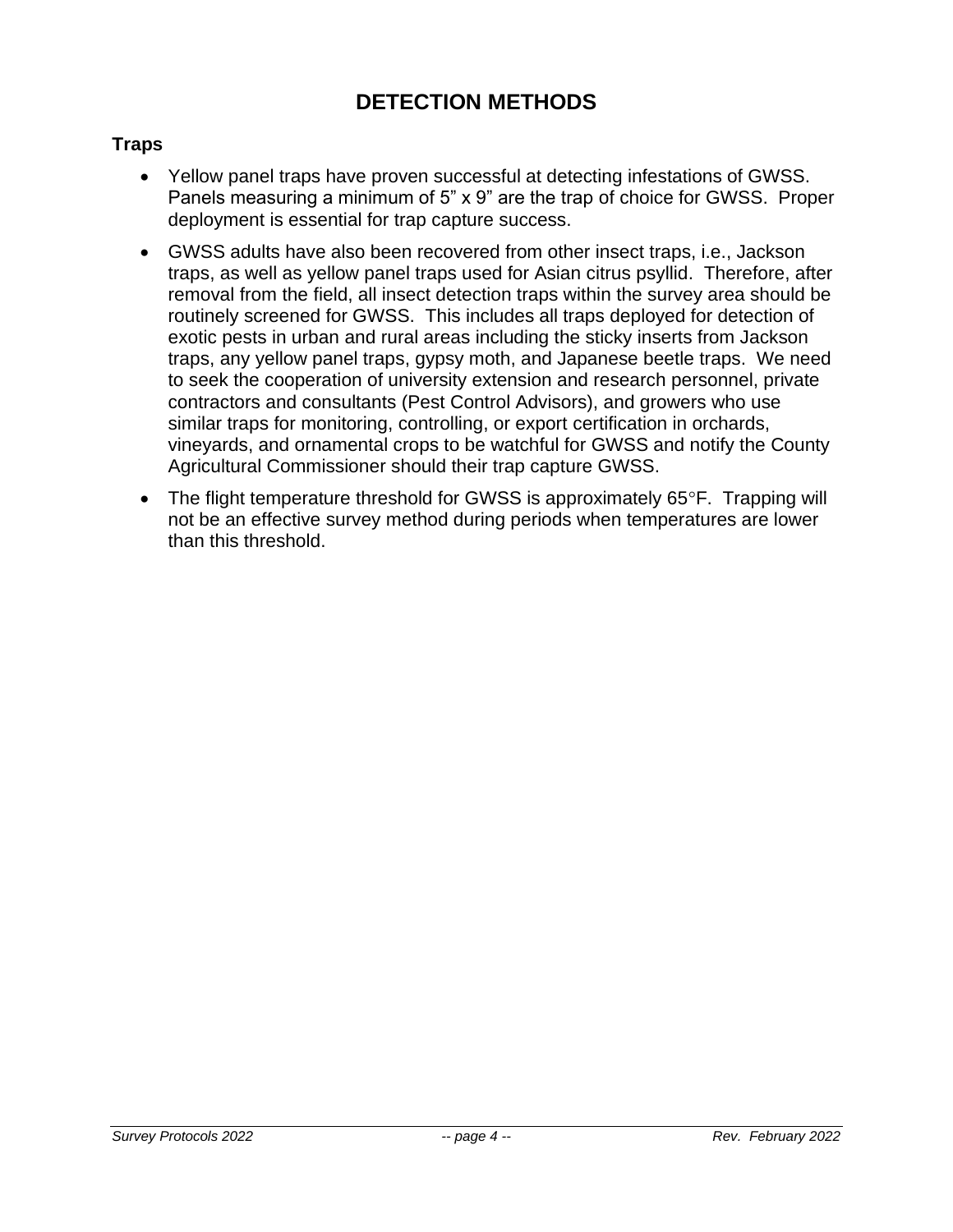## **PROTOCOLS FOR NON-INFESTED AND PARTIALLY INFESTED COUNTIES**

### **URBAN AND RURAL RESIDENTIAL DETECTION TRAPPING**

#### **Yellow Panel Traps**

- Trapping Season: Begins no earlier than May 1 and ends October 31, unless approved by the Program.
- Trap Density:
	- o Urban residential (501 or more residences per square mile)
		- 5 traps per square mile
	- o Rural residential
		- $\blacksquare$  301-500 residences/sq. mi. = 4 traps/sq. mi.
		- $\blacksquare$  151-300 residences/sq. mi. = 3 traps/sq. mi.
		- $\blacksquare$  51-150 residences/sq. mi. = 2 traps/sq. mi.
		- $\blacksquare$  25- 50 residences/sq. mi. = 1 trap/sq. mi.
	- o Rural areas with 25 or less homes per square mile should not be trapped unless they are at risk for colonization by GWSS.
	- $\circ$  The number of traps recommended above should be doubled in the area within  $\%$  mile of high-risk nurseries<sup>3</sup>.
- Hosts: Preferred hosts should always be selected for trap deployment. Preferred hosts include the following:
	- o Spring: Crape myrtle, citrus, privet, photinia, prunus, grape, melaleuca, xylosma, oleander, olive, pittosporum, rhaphiolepis, and euonymus.
	- o Summer: Crape myrtle, citrus, grape, privet, photinia, mulberry, xylosma, oleander, prunus, pear, peppertree, camellia, pittosporum, rhaphiolepis, olive, and euonymus.
	- o Fall: Citrus, crape myrtle, oleander, olive, camellia, photinia, pittosporum, privet, prunus, rhaphiolepis, and xylosma.
	- o Other locally favored hosts may be utilized for trap placement.
- Trapping Sites:
	- o **Irrigated areas** with a diversity of plants which include multiple-preferred hosts should be selected whenever possible.
	- o GWSS trapping may be conducted as a separate activity or may be incorporated into general detection trapping activities, whichever is most appropriate for local conditions. However, GWSS traps should not be placed on the same host as medfly traps or other traps unless the same trapper is responsible for both trap lines. GWSS trappers should be

<sup>3</sup> High-risk nurseries are those which receive plant material from GWSS-infested areas.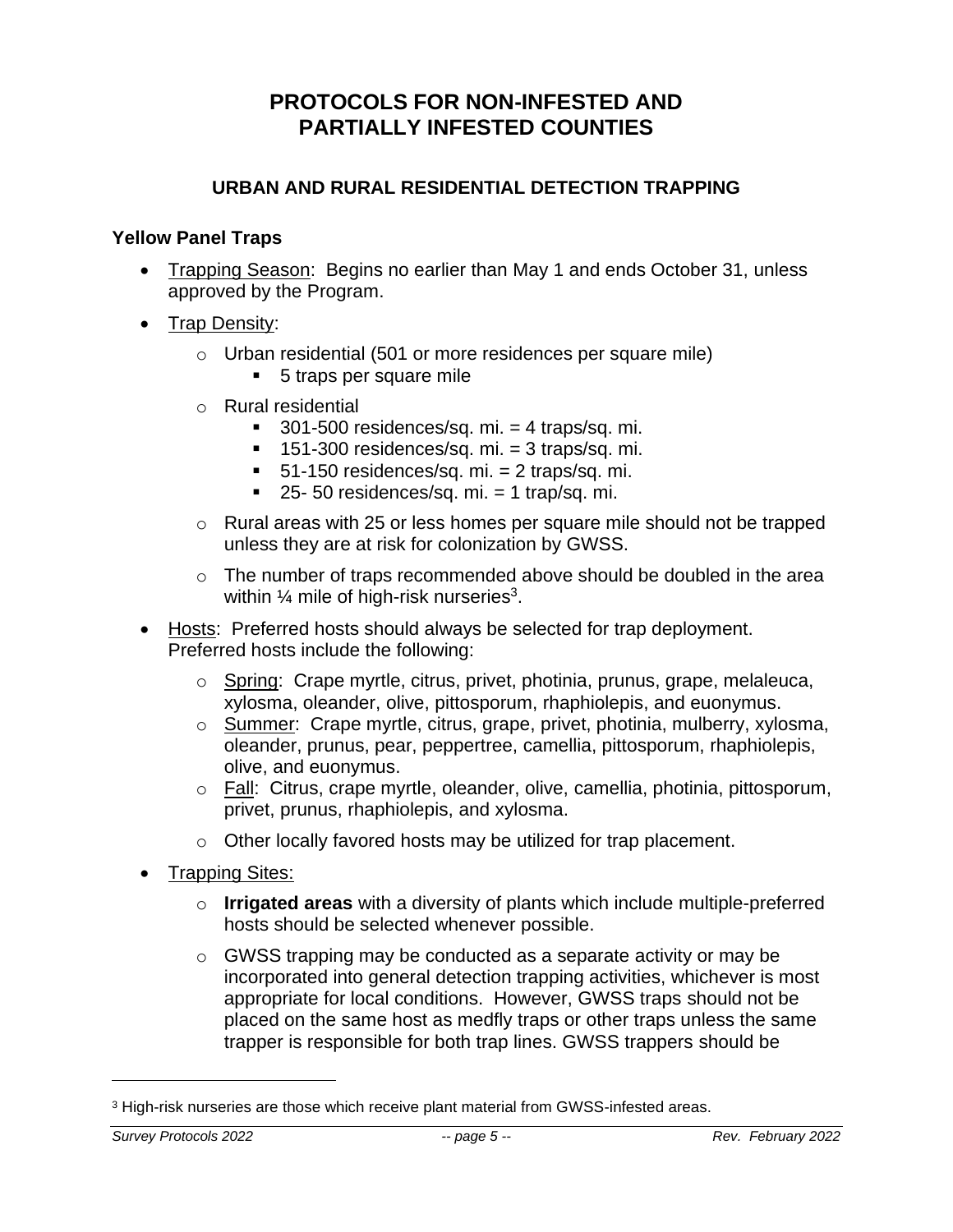trained to recognize exotic pests other than GWSS as these may also be captured on yellow panel traps. **Most importantly GWSS trappers should always place their traps in the preferred hosts mentioned above.**

- Trap Placement: GWSS are found primarily in the outer canopy of host trees. Traps deployed in individual trees should be positioned in a highly visible position (not hidden in the foliage) and placed in or near an area of vigorous, upright growth on the warmest part of the tree. The ideal height for the yellow **panel trap is eight to ten (8-10) feet. If practical, traps can be hung on a pole in the open near a** preferred feeding host.
- Trap Servicing Interval: Every two or three weeks.
- Trap Relocation and Replacement: Yellow panel traps should be replaced and relocated every six weeks to another host at least 500 feet away. Excessively dirty traps should be replaced as needed.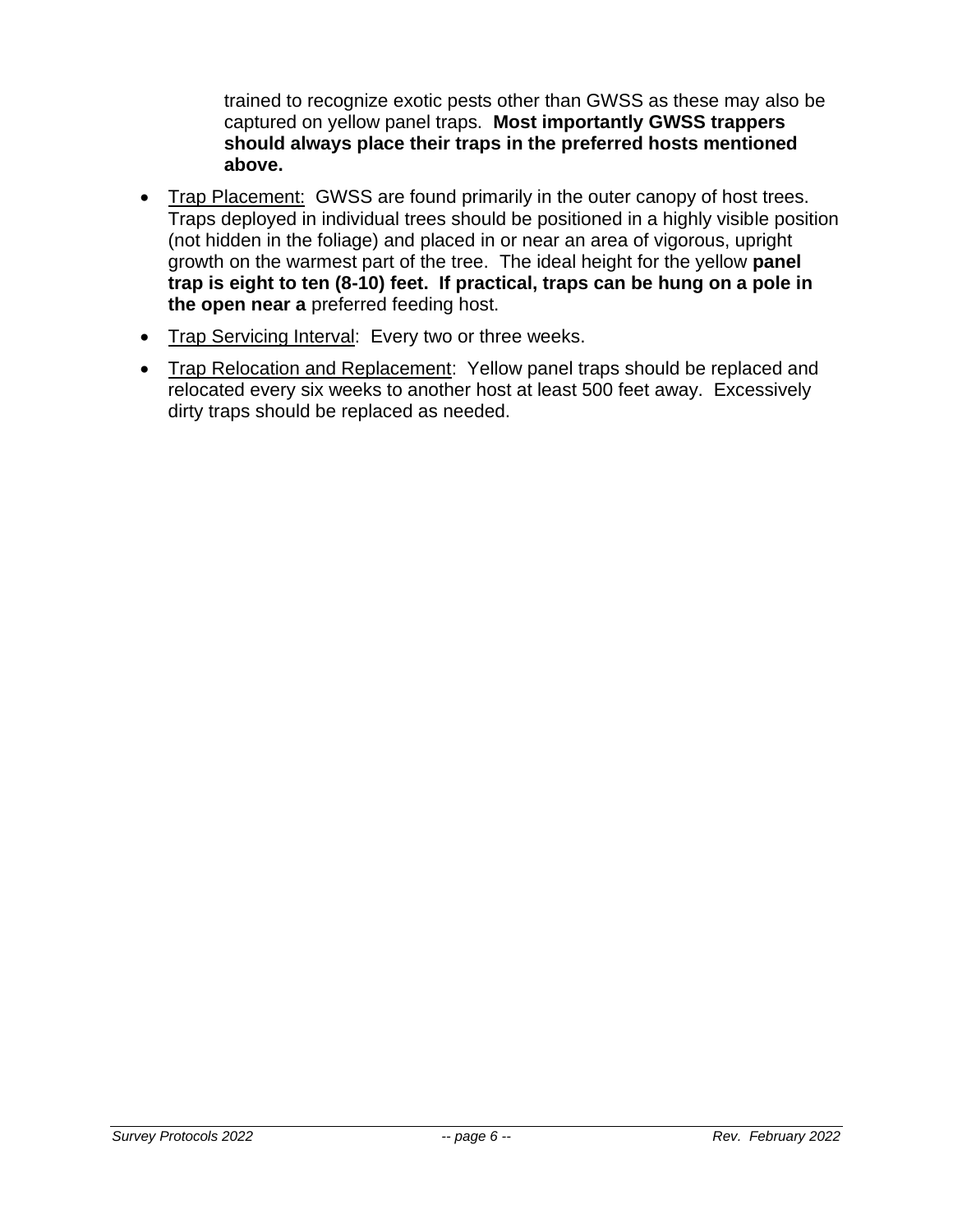### **URBAN AND RURAL RESIDENTIAL DELIMITATION SURVEY**

Any detection of GWSS in a non-infested county not associated with a recently-arrived nursery or landscaping shipment from an infested area shall trigger a delimitation response using the methods described below<sup>4</sup>.

### **Yellow Panel Traps**

- Yellow panel traps should be placed at a minimum density of 30 traps within the square mile centered around the initial find.
- Any additional find locations shall be used as the epicenter to expand the delimitation trapping boundaries by one square mile.
- Overlapping delimitation areas will be trapped at densities commensurate with protocol levels.
- Servicing schedule:
	- o First Week: Traps checked twice per week or more frequently in consultation with the Program.
	- o Second Week: Traps checked twice per week.
	- o Third and Fourth Weeks: Traps checked once per week.

If no additional GWSS are found, the trap density and servicing schedules will revert to detection protocols after 30 days.

### **Visual Survey**

- All (100%) properties within a  $\frac{1}{4}$  mile radius of the initial find shall be surveyed. Initial surveys should be door-to-door, moving outward in all directions from the original find site. If the infestation is highly localized the search area may be restricted to the area circumscribed by the original ¼ mile radius.
- Additional find locations shall be used as the epicenter to expand survey boundaries using a ¼ mile radius. If high or scattered sharpshooter populations are found in the initial inspections it may be advisable to conduct a "transect" survey to rapidly determine the extent of the infestation. This involves inspecting a minimum of ten properties per lineal ¼ mile. Continue inspecting outward until no sharpshooters are found on two consecutive blocks. Use the last block with finds to define the area to be subjected to a property-by-property search.
- When running transect surveys special bias should be placed on properties with highly favored hosts present (i.e., crape myrtle, citrus, grape, privet, photinia, xylosma, oleander, mulberry, peppertree, ornamental plum, pear, euonymus, red bud, etc.).

<sup>4</sup> Delimitation survey activities may vary in partially infested counties and should be done in consultation with the PDCP.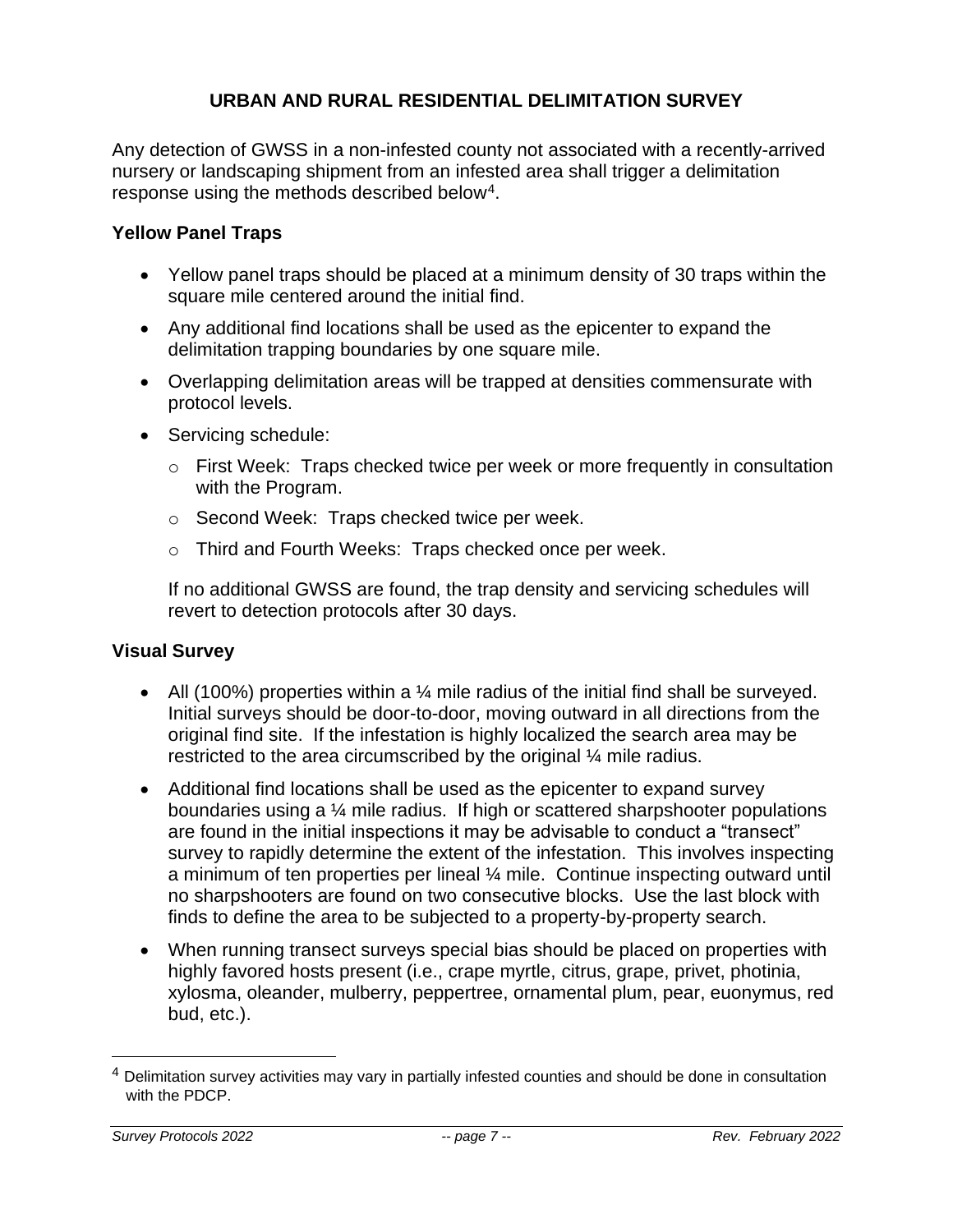• Records of inspected properties should be maintained in such a manner as to prevent revisiting previously inspected ones during the follow-up 100% survey.

## **Visual Searches**

- Adults, nymphs, nymphal cast skins, egg masses, and egg scars can be found by visually searching plants. Inspections for egg masses and nymphs are best restricted to known hosts. Old egg scars are the easiest to detect since egg deposition sites are visible on both leaf surfaces. This is not always the case with newly laid eggs, as the raised surface blister (and characteristic waxy covering) is typically visible on the undersides of the leaves. Consequently, a representative sample of leaves should be turned over and examined for egg masses. Backlighting against a sunny sky will also help in finding egg masses.
- When searching for active life stages on individual plants, certain behavioral characteristics of the sharpshooter can be used to increase the probability of detection. Important traits to consider are:
	- o adults and older nymphs are primarily stem feeders
	- o new flush growth is preferred
	- $\circ$  on trees, the insects usually select shoots that are growing upward (vertically oriented as opposed to horizontal twigs)
	- o GWSS prefers southern exposures
- When populations are large and well established, adults are the easiest life stage to detect because they are highly visible when flying around or between their host plants. Flight activity is most pronounced during the warmer times of the day between the late morning and afternoon hours. During the cooler times of the day, nets and beat sheets may be used to agitate foliage causing adults to fall into the net or beat sheet.
- An efficient time period for looking at host plants is 10-15 minutes per urban property.

## **Nets and Beat Sheets**

- Visual searches of host plants can be enhanced by using insect nets (aerial and sweep) and beat sheets. The effectiveness of these devices is largely dependent on the type and density of GWSS life stages present. Either aerial or sweep nets can be used to capture adults, but aerial ones are often more effective since they are lighter, more maneuverable, have larger openings, and are often equipped with longer handles. Retrieval of specimens from aerial nets is also more efficient as captured individuals are always visible.
- Sweep nets are constructed of sturdy, durable materials and designed to quickly sample a wide variety of short (generally four feet or less in height) woody and herbaceous plants, such as those found in nurseries. Sweep nets should always be used to augment visual examinations of plants since adults may be widely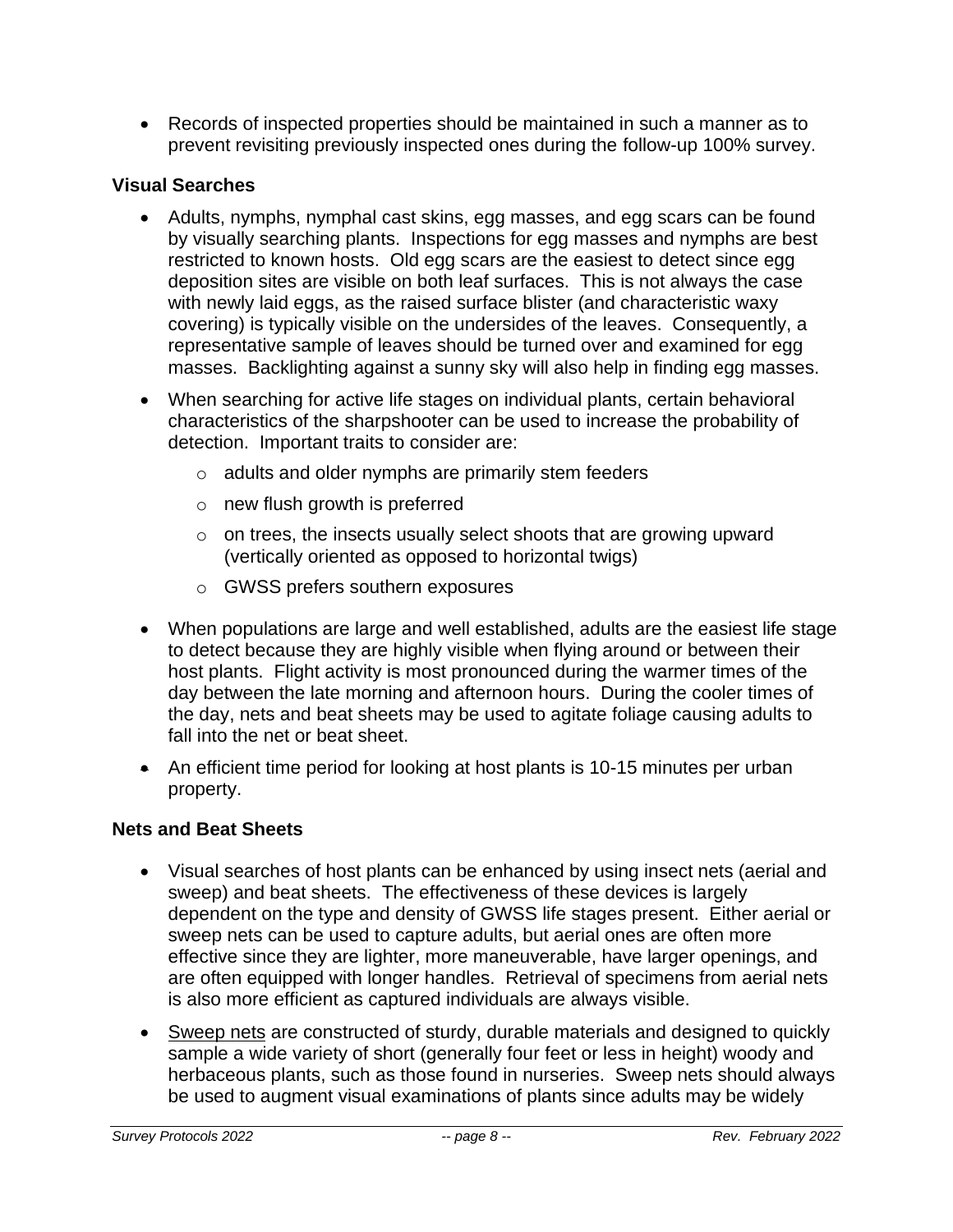scattered and sitting on non-host plants. However, care must be exercised when using these nets so that plants are not injured. Sweeping is most likely to capture adults and/or nymphs when temperatures are below 65°F. As temperatures warm, adults are less likely to be caught by sweeping but this activity will cause adults to fly making them easier to see. Adults can also be stirred up by agitating foliage with net handles or lightly jarring foliage or plant containers. Adults are usually difficult to net in flight so they should be followed to their landing sites, dislodged into a net, and then collected in alcohol.

• Beat sheets are also an excellent tool because they are more effective than sweep nets for direct sampling of highly suspect plant parts such as erect flush growth, and they enable rapid discovery of nymphs and their cast skins. They also help facilitate the capture of nymphs because nymphs often will remain on the sheet long enough to allow collection; they don't fly away. Beat sheets are most effective early in the day when temperatures are low and the insects are less active.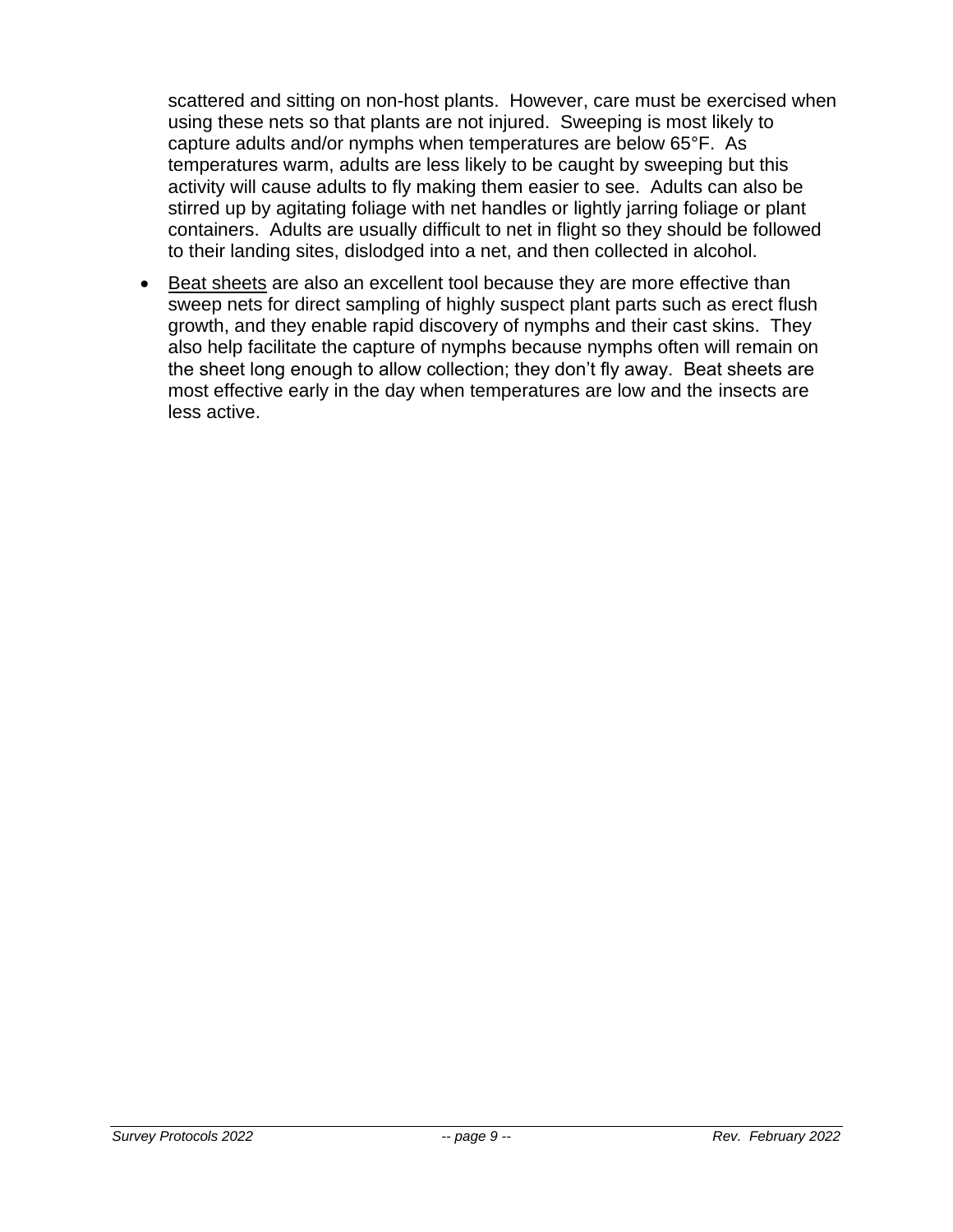## **NURSERIES**

Nursery stock represents a significant pathway for the introduction of GWSS into new areas. All nurseries that receive plant shipments from GWSS infested areas should be considered at high risk.

### **DETECTION SURVEY**

#### **Yellow Panel Traps**

- Trapping Season: Begins no earlier than March 1 and ends no later than October 31, unless otherwise approved by the Program.
- Trap Density: Place 2 to 5 traps per acre depending on perceived risk.
- Hosts: Preferred hosts should be selected whenever possible.
- Selection of Trapping Sites: Place traps uniformly throughout the nursery and around holding areas designated for incoming shipments. Avoid trapping fence (property) lines when possible.
- Trap Placement: Position traps at canopy height, in a highly visible position (not hidden in the foliage) near vigorous, upright growth on the warmest side of the host. If plants are short, wooden stakes, poles, or rods can be used to secure the trap at or just above the canopy of nearby host plants (this is not to be confused with the trap height of 8-10 ft for urban/residential).
- Trap Servicing Interval: Inspect traps biweekly or in consultation with the Program.
- Trap Relocation: No relocation is necessary.
- Trap Replacement: Traps should be replaced every six weeks or sooner if needed.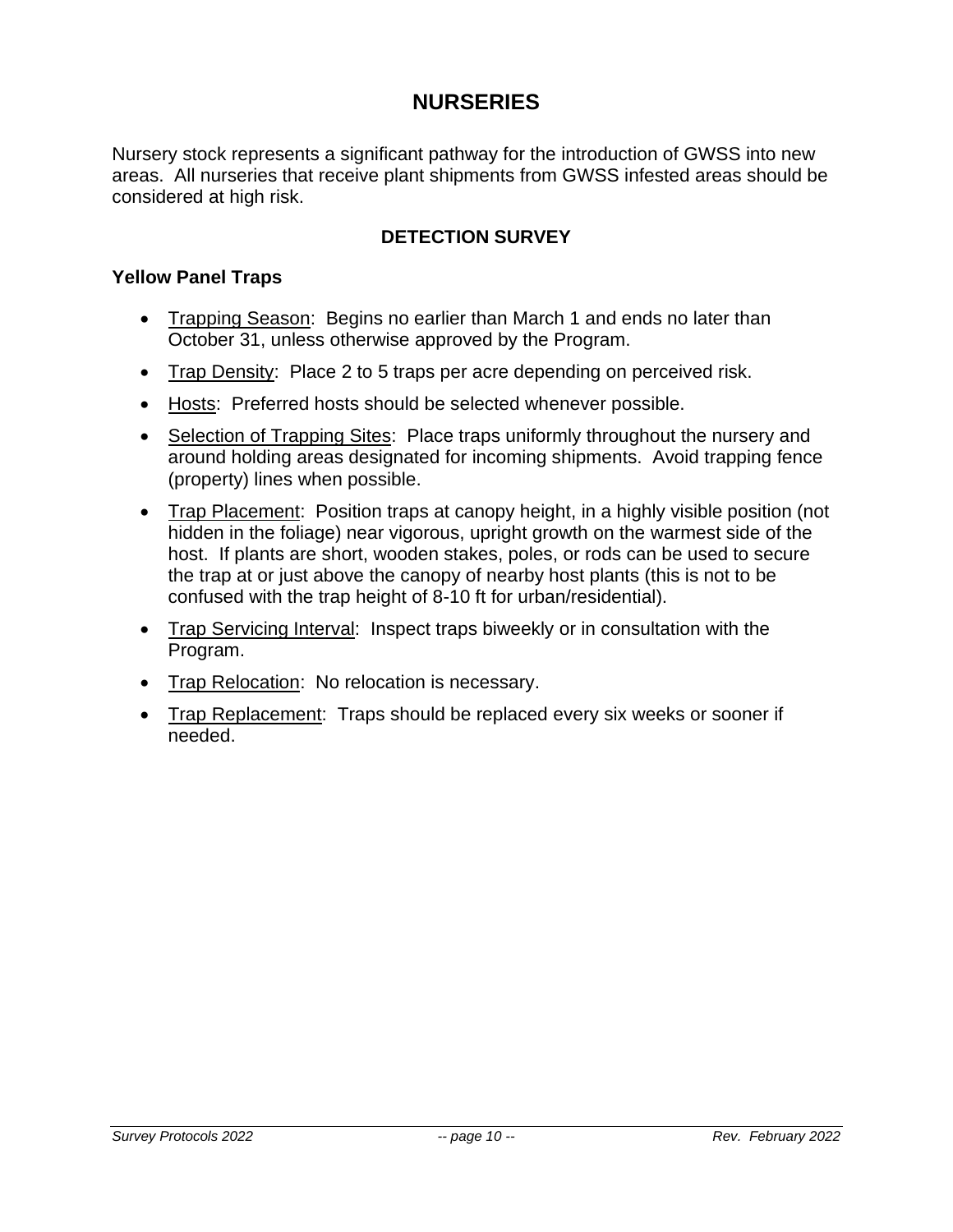### **DELIMITATION SURVEY**

The detection of a GWSS in a nursery not associated with an incoming nursery shipment shall trigger a delimitation survey as outlined below. All plants within the  $\frac{1}{4}$ mile radius of the original detection site shall be inspected. This includes all plants within the nursery, and at or in any residences, croplands, or riparian habitats that fall within the designated delimitation boundaries.

#### **Yellow Panel Traps**

Retail Nursery Setting:

• Any find at a retail nursery located within an urban/residential area shall be trapped at a minimum density of 30 traps within the square mile centered on the initial find site.

Wholesale Nursery Setting:

• Yellow panel traps shall be placed at a density of 10 traps per acre. Delimitation area is defined as 300 feet in each direction (see figure) from the initial find site. This area is approximately 8.3 acres (total traps required  $= 83$ ). If nursery is less than 8.3 acres, the surrounding properties may also be trapped if suitable hosts are present.



Retail and Wholesale Nursery Servicing Schedule:

- $\circ$  First Week: Traps checked twice per week or more frequently in consultation with the Program.
- o Second Week: Traps checked twice per week.
- o Third and Fourth Weeks: Traps checked once per week.

If no additional GWSS are found, the trap density and servicing schedules will revert to detection protocols after 30 days.

### **Visual Survey**

All plants within the  $\frac{1}{4}$  mile radius of the original detection site shall be inspected. This includes all plants within the nursery, and at or in any residences, croplands, or riparian habitats that fall within the designated delimitation boundaries. Additional find locations shall be used as the epicenter to expand survey boundaries using a 1/4 mile radius.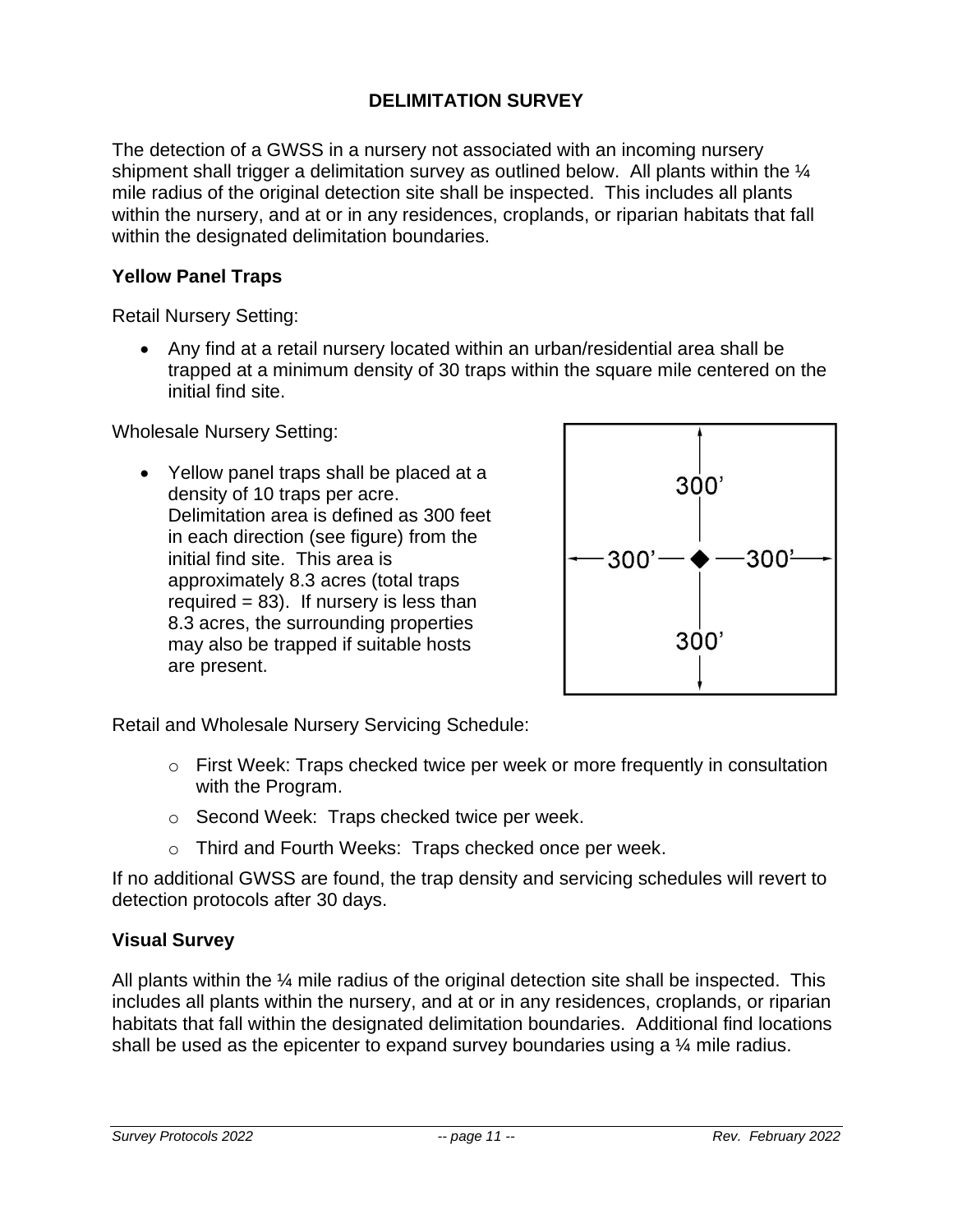## **CROPLAND**

## **DETECTION TRAPPING**

Incorporation of cropland detection trapping shall be made after consultation with and approval by the Program.

- Croplands may be designated for trapping based on the degree of risk as assessed by the local agricultural commissioner.
- Survey guidelines for these "at risk" plantings shall be determined by local circumstances but should minimally include:
	- o Visual survey of 10% of each planting.
	- o Yellow panel trap monitoring at a density of one trap per 40 acres or less.

## **CROPLAND DELIMITATION SURVEY**

Any detection of GWSS in cropland shall be delimited as outlined in the Urban and Rural Residential Section (see page 7). This shall include all host crops as well as host materials found in rural/residential boundaries.

# **CITRUS PACKING HOUSES AND PROCESSING FACILITIES**

Yellow panel traps should be placed in and around citrus packing facilities throughout the harvest season, to serve as an early warning system to detect the presence of GWSS in incoming loads of citrus. A minimum of 3 traps per packing facility should be utilized. Traps should be located at receiving dock, packing line, and storage yards. Additional traps should be deployed if preferred host plants are on site of the receiving facility. Citrus loads originating from infested areas are a proven pathway for GWSS and need to be diligently safeguarded. All citrus coming from infested areas to noninfested areas or an area where an active control program is being conducted must be under compliance agreement and ship under a yellow tag.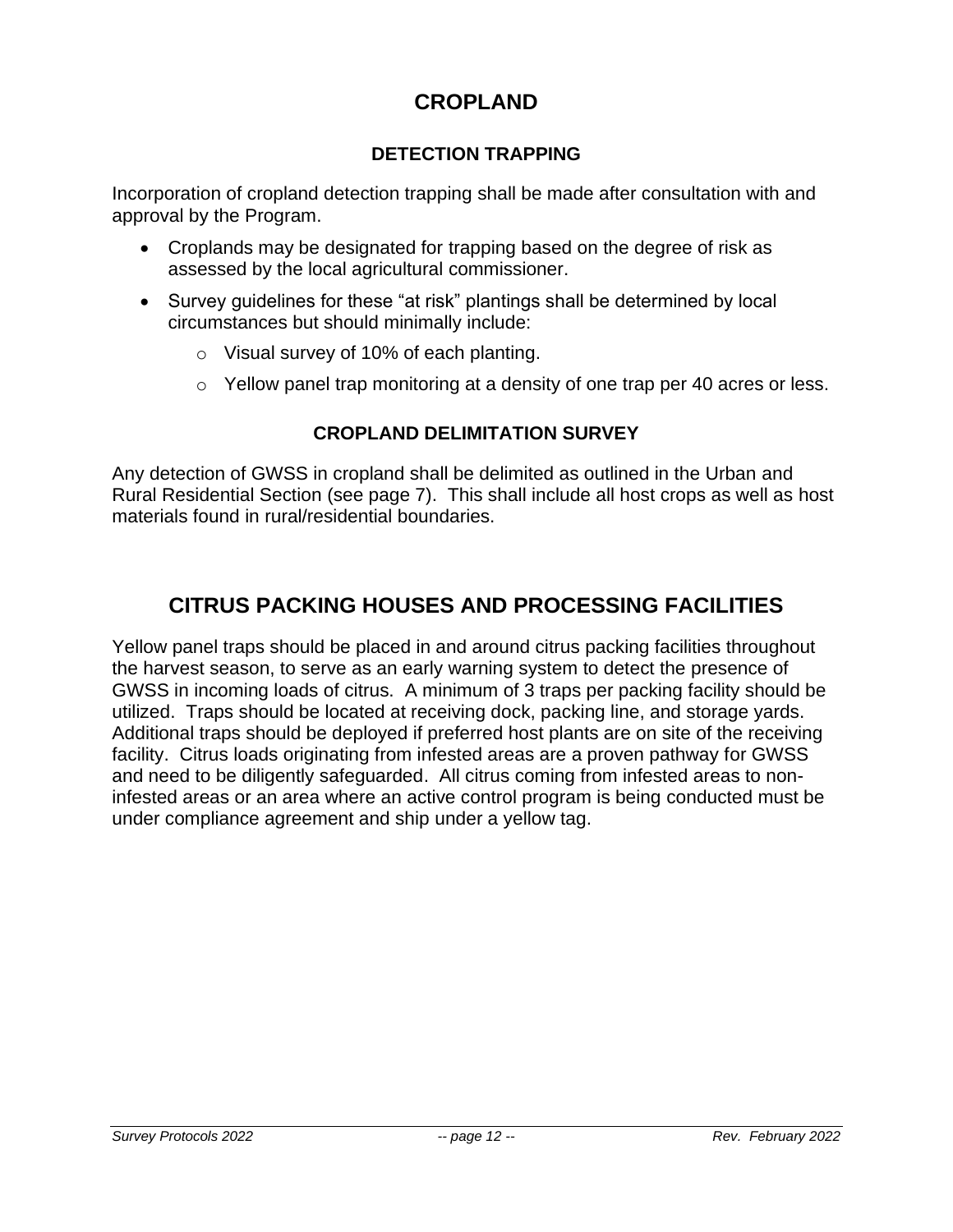# **GWSS SPECIMEN COLLECTION AND IDENTIFICATION**

All suspect GWSS specimens shall be submitted to the Plant Pest Diagnostics Center in Sacramento or submitted to the local county agricultural commissioner for submission to the Center for confirmation. This is particularly important for specimens that represent new distributional and host records and those which will be used as the basis for regulatory actions.

### Specimen Collection and Submission of Samples

- Leaves with suspect viable egg masses should be placed in sealed plastic bags. Alternatively, plastic vials can be used. It is important not to fold the leaves or roll them too much. Add a slightly moist piece of cotton to the bag or vial. Using a pin, make a few tiny holes on the bag, or plastic vial lid. Do not put egg masses in alcohol as it will compromise the viability determination. Keep specimens as cool as possible.
- Free-living adults and nymphs should be killed by placing them in vials containing 70% alcohol. These containers should have tight fitting corks or screw top lids to prevent the loss of specimens or preservative during transit to the laboratory.
- Suspect adults on yellow panel traps can be submitted by either sending the entire trap or by cutting out and sending the portion of the trap containing the suspect sharpshooter. Do not cover trap surfaces with clear plastic. Prior to shipment, yellow panel traps should be reversed so that the sticky surfaces are on the inside and a rubber band placed around the outside to hold the two halves in position. Care should be taken to insure that the sticky surfaces are not in contact. Yellow panel traps should be placed in sealed plastic bag(s) before packaging. "Cut-outs" should be placed in dry plastic vials and sized to fit tightly inside so that neither the specimen nor the "adhesive" comes in contact with the inner surface of the container.
- Use a Standard Form 65-020, "Pest and Damage Record" (PDR), when sending specimens for identification. The PDR must be electronically submitted and can be found at [http://phpps.cdfa.ca.gov/.](http://phpps.cdfa.ca.gov/) Once at this website, you will need to log-in in order to navigate to the Database tab, then select the Pest Damage Records link to get to the PDR main menu form. Egg masses for which viability status needs be determined should be requested in the comments section of the PDR and be shipped overnight. Avoid sending egg masses on a Friday, it is best to put them in the refrigerator and overnight the sample on Monday.